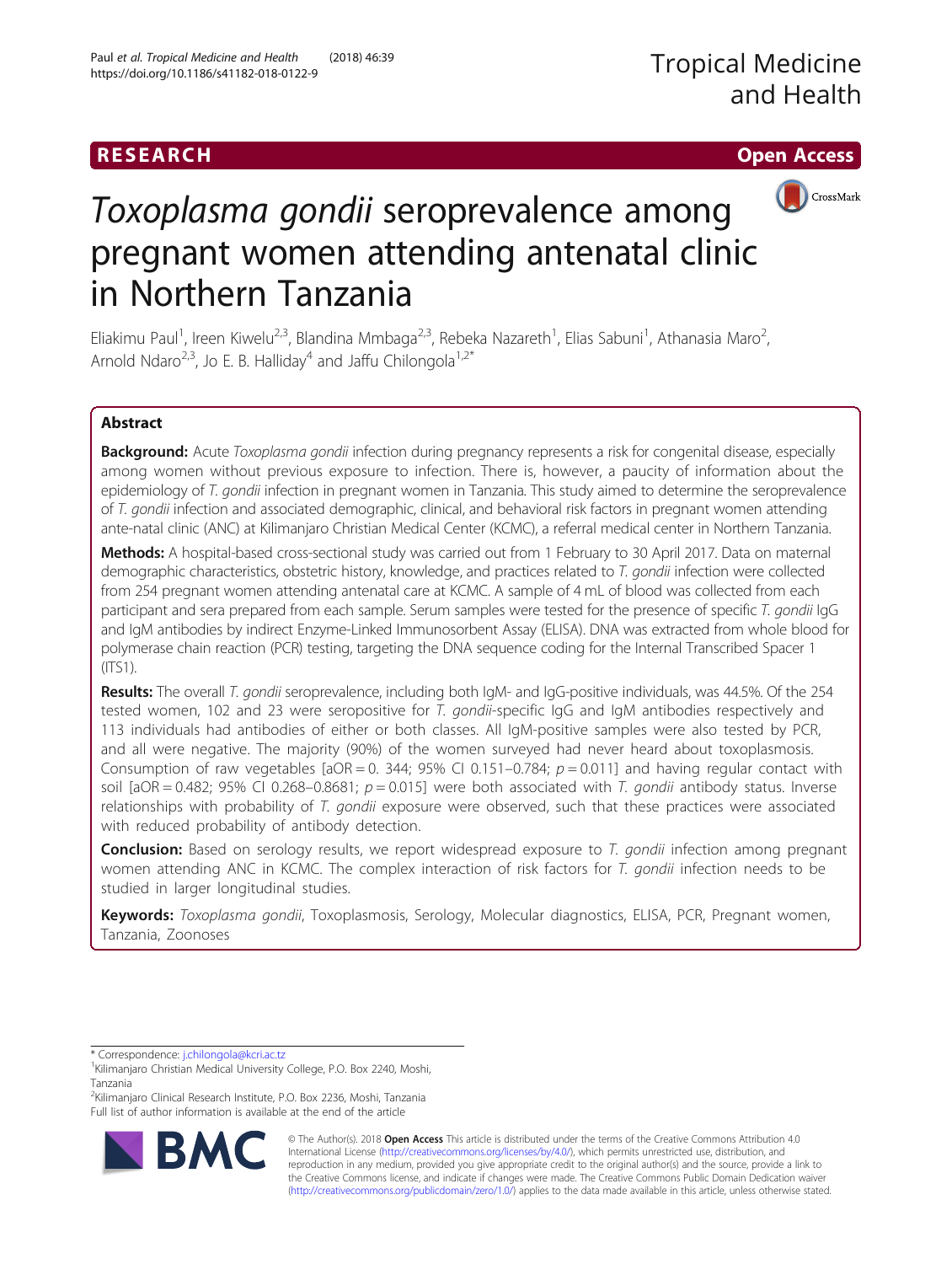# Background

Toxoplasmosis is a globally distributed disease caused by Toxoplasma gondii, a protozoan parasite that belongs to the phylum Apicomplexa  $[1, 2]$  $[1, 2]$  $[1, 2]$ . It is estimated to infect more than one third of the world population and to be responsible for 1.2 million disability-adjusted life years (DALYs) annually [[3\]](#page-6-0). T. gondii has a complex multi-host lifecycle. Humans are infected by this parasite mainly by ingesting food or water that is contaminated with oocysts shed by cats or by eating undercooked or raw meat containing tissue cysts [[4,](#page-6-0) [5\]](#page-6-0). One of the major consequences of pregnant women becoming infected by T. gondii is vertical transmission to the fetus. Although rare, congenital toxoplasmosis can cause severe neurological or ocular disease (leading to blindness), as well as cardiac and cerebral anomalies in the newborn [\[6](#page-6-0), [7](#page-6-0)]. Limitations in diagnostic techniques in less developed countries hinder the implementation of effective routine screening strategies.

The main diagnostic tests for T. gondii infection are serology for the detection of T. gondii-specific IgM and IgG antibodies, which indicate previous exposure. Confirmation of current infection is made by molecular tests, most commonly PCR [[6,](#page-6-0) [8\]](#page-6-0). Maternal-fetal transmission usually occurs when the mother acquires a new infection just prior to or during pregnancy. The risk of infection to the fetus is low during early pregnancy but increases towards parturition. However, the earlier the fetus is infected, the greater the effects to the fetus and newborn [[9\]](#page-6-0). This underscores the need for early diagnosis and appropriate treatment as the most reliable ways of reducing the risk of trans-placental transmission and subsequent sequelae in the newborn  $[10, 11]$  $[10, 11]$  $[10, 11]$  $[10, 11]$ . Previous studies involving pregnant women attending antenatal clinics (ANC) indicate that the seroprevalence of T. gondii exposure in pregnant women varies substantially between and within countries. Data from Europe show a wide range of prevalence of *T. gondii* exposure in pregnant women across countries as measured by serology, with seroprevalence values from 9 to 67% [[12](#page-6-0)–[16](#page-6-0)].

In previous seroprevalence studies in Asian countries, the reported seroprevalence of T. gondii infection in pregnant women was 41.8% in India [[6\]](#page-6-0), 41% in Iran [[16\]](#page-6-0), and 49% in Malaysia [\[17](#page-6-0)]. In Africa, there have been relatively few studies of T. gondii prevalence. Seroprevalence values of 18.7% to 46.0% have been reported in Mozambique [[18,](#page-6-0) [19\]](#page-6-0), 30.0% in Benin [[20](#page-6-0)], 40.8% in Nigeria [\[21](#page-6-0)], and 20.3% in Burkina Faso [[22\]](#page-6-0). Previously identified risk factors for *T. gondii* infection include eating undercooked meat, warm and humid climates, drinking of unboiled contaminated water, and keeping a cat [[5,](#page-6-0) [13](#page-6-0), [23,](#page-6-0) [24](#page-6-0)]. There have only been a small number of previously published studies of toxoplasmosis in pregnant women in Tanzania [\[5,](#page-6-0) [25](#page-6-0)–[28\]](#page-6-0). This cross-sectional study was conducted to determine the seroprevalence and identify risk factors for T. gondii exposure in pregnant women attending ANC at KCMC, in Moshi Town, Tanzania.

# Methods

# Study site and design

This was a cross-sectional, hospital-based study conducted in the period from 1 February to 30 April 2017 at the KCMC. KCMC is a tertiary university teaching hospital in Moshi town in Kilimanjaro region. It serves as a zonal referral hospital for five northern regions of Tanzania, serving about 15 million people from six regions: Tanga, Kilimanjaro, Arusha, Manyara, Singida, and Dodoma. As a referral medical center, it also serves patients from other regions of the country and neighboring countries. The major economic activities in the region include agriculture, horticulture, trading, tourism, and livestock keeping. Kilimanjaro region is characterized by a hot and wet climate, characteristics which have been documented to favor T. gondii oocyst survival. In addition, it is a tradition that residents of the region are heavy consumers of roasted meats (beef, chicken, and pork) [\[5,](#page-6-0) [29,](#page-6-0) [30](#page-6-0)], posing a risk for ingesting infective parasite tissue cysts from infected animals [[4,](#page-6-0) [5,](#page-6-0) [13](#page-6-0), [17](#page-6-0)].

#### Sample size

The minimum sample size for seroprevalence determination was estimated using the Epi Tools online sample size calculator using the formula  $[Z2{\cdot}(p){\cdot}(1-p)]/c2$ , where  $Z = 1.96$  for 95% confidence level (CI),  $p = ex$ pected true proportion of 20.0%, and  $c =$  minimal tolerable error at 95% CI (0.05). Computing with the above formula gives a minimum sample size of 246. This study enrolled 254 pregnant women.

#### Study population

The study population for this study consisted of pregnant women who were 18 years old and above who were seeking routine antenatal care (ANC) at KCMC. The study excluded pregnant women who were below 18 years old, those who declined to participate, or those diagnosed with any other disease that needed immediate medical attention. Pregnant women who met study criteria were consecutively enrolled in the study until the desired sample size was reached.

### Data collection

Data on all study participants were obtained using a structured questionnaire through face to face interview (see SI file). The questionnaire used in this study was developed by investigators, with a few questions adopted from other studies [[24\]](#page-6-0). Validity and reliability of the questionnaire were determined. It was first piloted on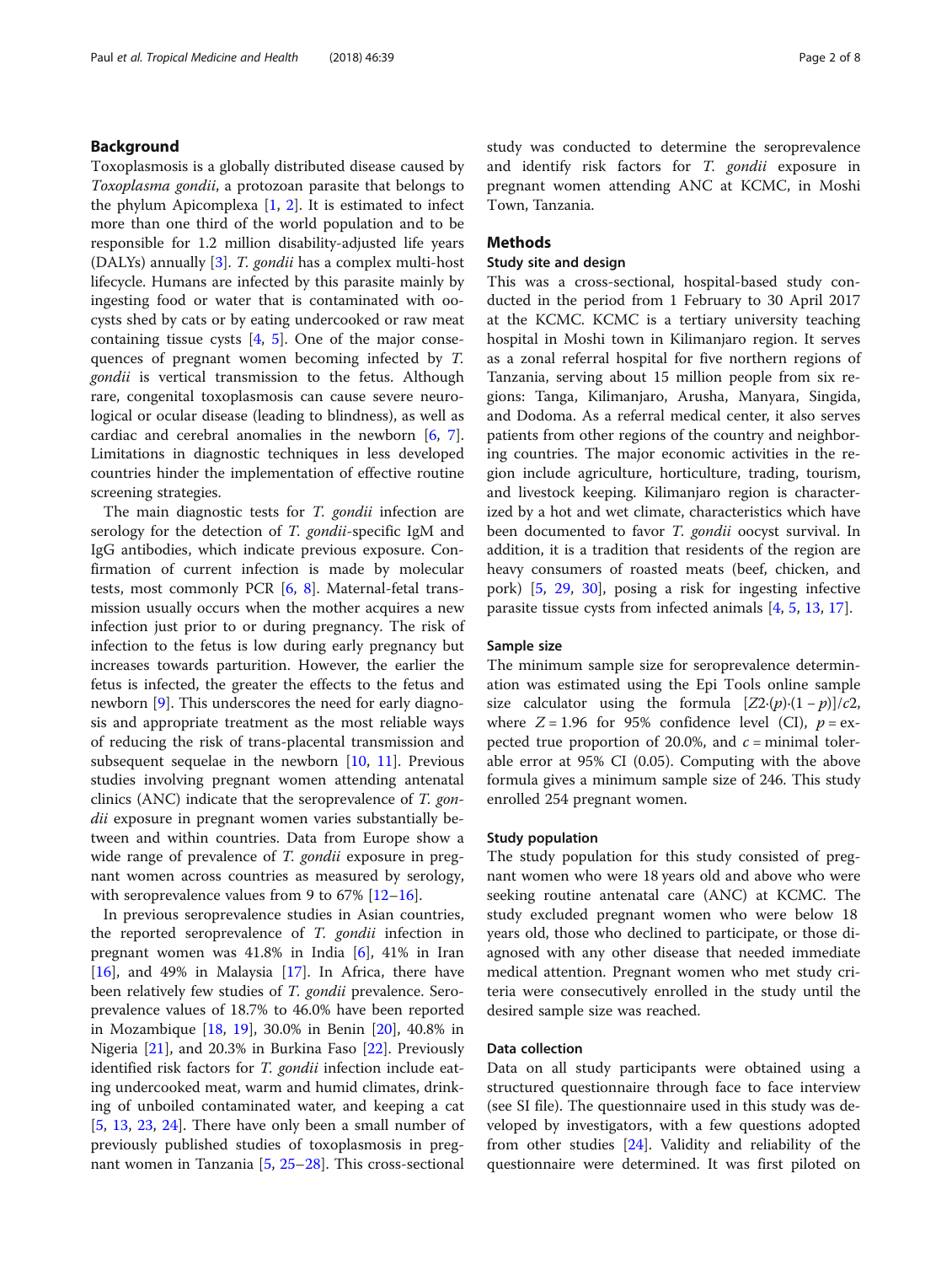ten respondents before the actual study and these respondents were excluded during actual data collection and analysis. Validity and reliability were determined by using computer software IBM SPSS Version 20. In addition, two experts in the field of survey design approved the quality of questionnaire. After the pre-test, adjustments in phrasing were made.

Information collected for every participant included demographic data, obstetrical information, knowledge about Toxoplasmosis, and practices considered likely to be associated with T. gondii infection such as residential place (urban versus rural), education level, regular exposure to soil, owning cat, source of water, and consumption of raw vegetables. All obstetrical information gathered by questionnaire was also confirmed from medical files for accuracy for which prior consent was sought from participating mothers. Patients with mismatching information (in questionnaire and medical files) were excluded from the study. Before interviews, the questionnaire was pre-tested with 10 pregnant women at Mawenzi Regional Referral Hospital and Majengo dispensary to test the validity and relevance of questions. No personal identifiers were included in data collection forms.

#### Blood sample collection and storage

For each consenting participant, 4 mL of venous blood was collected using a sterile disposable syringe. Two milliliters of each sample was placed into a serum separator tube (BD Vacutainer®, NJ, USA) and EDTA coated vacutainer tube respectively. Serum separator tubes were left at room temperature for about 10 min before serum was separated by centrifugation at 2000×g for 10 min in a refrigerated centrifuge and serum stored at − 20 °C before serological tests. Whole blood samples were stored at 4 ° C until DNA extraction for PCR testing.

# Detection of T. gondii-specific IgM and IgG antibody by Enzyme-Linked Immunosorbent Assay (ELISA)

Detection of T. gondii-specific IgM and IgG was performed using commercial EUROIMMUN ELISA kits (EUROIMMUN®, Lübeck, Germany) as per the manufacturer's instructions. The absorbance value for each sample and control samples was obtained using a bichromatic spectrophotometer (BioTek®, CA, USA) at 450 nm. Results were defined semi-quantitatively by calculating a ratio of the extinction value for test samples (optical density) to the extinction value of the calibrator positive and negative control sera. Cut points used were <  $0.8$  for negative,  $\geq 0.8$ to < 1.1 for equivocal, and  $\geq 1.1$  for positive result for both T. gondii-specific IgG and IgM ELISA as per the manufacturer's instructions. Seropositivity was reported if samples were positive for T. gondii-specific IgM or IgG positive or both.

# Toxoplasma gondii polymerase chain reaction (PCR) DNA extraction

DNA was extracted from samples collected from participants who were *T. gondii-specific* IgM positive by ELISA. Total DNA was extracted from whole blood stored with EDTA using the DNeasy Blood & Tissue kits (Qiagen, Valencia, CA). Two hundred microliters of whole blood was lysed with Proteinase K in QIAamp Buffer AL. The purified DNA was then eluted in 200 μL Buffer AE following the manufacturer's instructions.

# Nested PCR

The PCR amplified DNA sequence coding for the Internal Transcribed Spacer 1 (ITS1), following a previously described protocol with slight modifications [\[28](#page-6-0)]. The PCR assays were performed using a Tetrad2 Peltier thermocycler (BIO-RAD). Briefly, the primers used in the first round of the PCR (external primers) were as previously described [\[31](#page-6-0)]. The forward primer (NN1) sequence was 5′-TCAACCTTTGAATCCCAA-3′, and the reverse primer (NN2) sequence was 5′-CGAGCCAAG ACATCCATT-3′. During the first round, 2 μL of the sample DNA extract was mixed with  $10 \mu l$  of  $2 \times$  master mix (Promega, Madison, WI, USA) a premixed PCR amplification buffer, 1 μl of each external primer (NN1 And NN2), and 6 μl of reagent grade  $H_2O$  making a final reaction volume of 20 μl. Thermal amplification conditions were 5 min at 95 °C followed by 35 cycles of denaturation at 95 °C for 1 min, annealing at 55 °C for 1 min and extension at 72 °C for 1 min with an elongation step of 5 min at 72 °C.

For the second round PCR, 2 μl of the first-round PCR product, diluted to 1:5 with molecular grade water (Qiagen, Valencia, CA) was used as the template for the second-round PCR in a total volume of 20 μl under the same PCR conditions as in the first round, using the internal primers NNP1 forward primer (5′-GTGATAGTA TCGAAAGGTAT-3′) and NP2 reverse primer (5′ACTC TCTCTCAAATGTTCCT-3′) as previously described. [[32\]](#page-6-0). Positive controls  $(2 \mu L T. \text{ gondii DNA})$  and negative controls  $(2 \mu L$  reagent grade H<sub>2</sub>O) were included in each PCR run. The amplified products were visualized by electrophoresis using 2% agarose gel in Tris-Borate-EDTA (TBE) buffer (Promega, Madison, USA) stained with 0.05% ethidium bromide for visual detection by Ultraviolet Transilluminator (E-BOX, Vilber Lournar France). PCR positivity for T. gondii was defined by the presence of a 300-bp band on visualized in the gel.

### Statistical analysis

Data were analyzed using SPSS v.22 (IBM® Corp., Armonk, NY, USA). Descriptive data were reported as frequencies, means, and medians. Categorical data are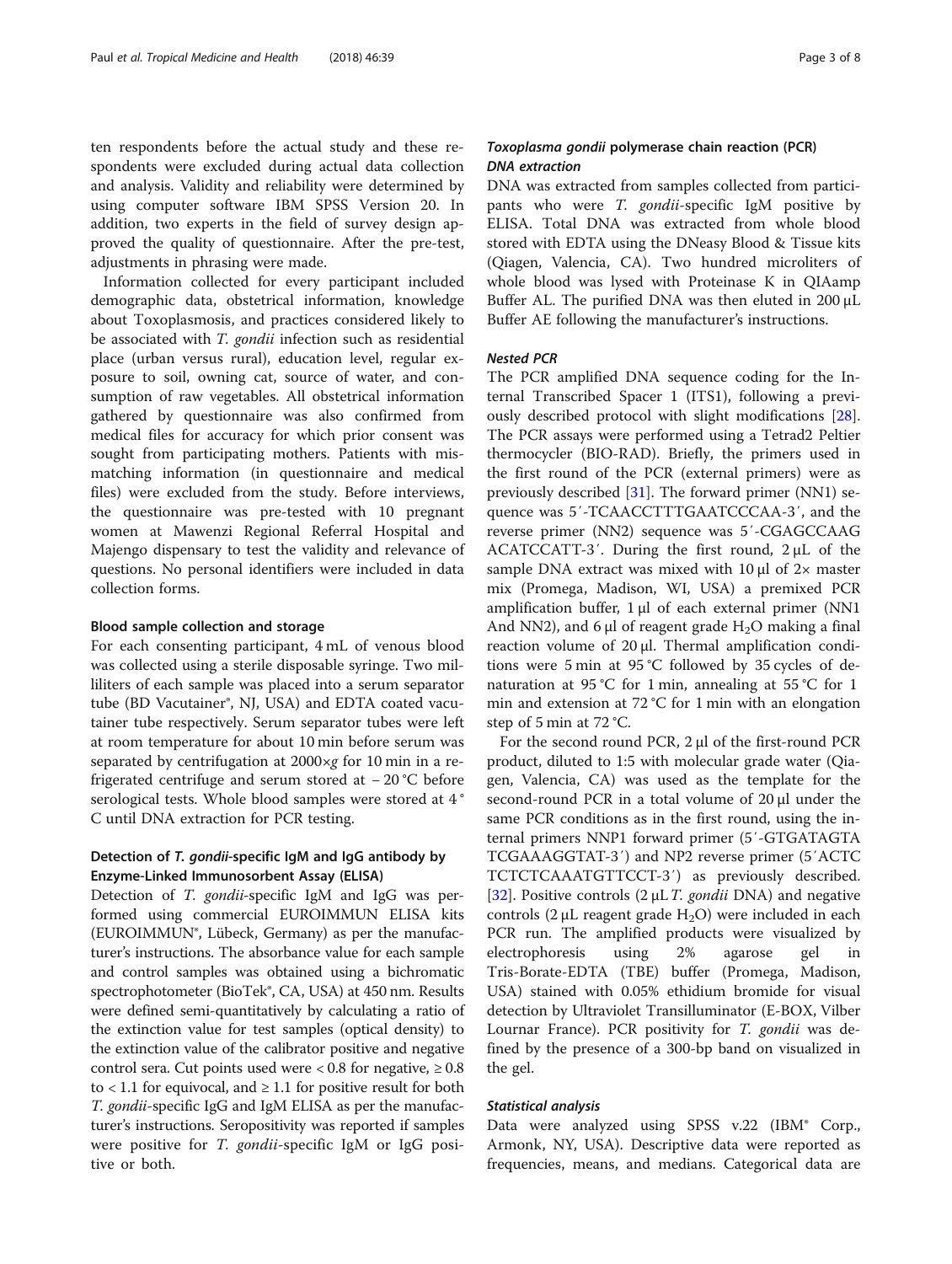reported as tabulation of proportions. Logistic regression analyses were used to examine associations between T. gondii seropositivity (positive for IgM and/or IgG vs negative for both) and candidate predictor variables. Bivariable models were constructed for all candidate demographic, behavioral, and awareness variables evaluated. All variables with a coefficient  $p$  value  $\leq 0.2$  in the bivariable model were considered in the multivariable modeling [\[33](#page-6-0)]. Crude odds ratios (cORs) from bivariable models and adjusted odds ratios (aORs) from the multivariable model are reported (Table [3](#page-4-0)).

# Results

# Demographic data

Samples and linked data were collected from 254 women over a period of 60 days starting on 1 February 2017. Among the 254 women who took part in this study, the mean age in years was 29.9 years  $(SD \pm 5.5)$  (Table 1). The majority of participants, 158/254 (62.2%), resided in Moshi Urban district in Kilimanjaro region. Most participating women (74.8%) were educated beyond primary school. The majority of the women (80.0%) were employed and doing business/traders, with smaller proportions being students, housewives and peasants (Table 1). Of the 254 pregnant women included in the study, 174 (68.5%) had one or more previous conceptions and 178 (70.1%) were in their third trimester of gestation at the time of this survey. Results of HIV status from participants' files showed that 13 of 242 participants with known HIV status (5.3%) were HIV positive. With regard to knowledge of toxoplasmosis, 227 of the 254 women (89.4%) reported that they had not heard about toxoplasmosis and 91.3% reported that they did not know about its mode of transmission (Table 1).

# Seroprevalence of T. gondii-specific IgG and IgM antibodies

A total of 254 serum samples were tested for T. gondii-specific IgG and IgM antibodies. Serum samples from 113 women were seropositive for T. gondii-specific IgG and/or IgM, giving an overall seroprevalence of 44.45%. Of all tested samples, 102 (40.2%) and 23 (9.1%) were seropositive for T. gondii-specific IgG and IgM antibodies, respectively. Ten participants (3.9%) were positive for T. gondii-specific IgM but negative for T. gondii-specific IgG and 77 (30.3%) participants were positive for anti-*T. gondii* IgG but negative for *T. gon*-dii-specific IgM (Table [2\)](#page-4-0).

# Factors associated with T. gondii seropositivity

In bivariable analysis, reported consumption of raw vegetables, regular soil contact, occupation, and education level were associated with *T. gondii* seropositivity (Table [3\)](#page-4-0). In multivariable analysis, consumption of raw vegetables and

| Variables                                             | Frequency (n) | Percentage (%) |
|-------------------------------------------------------|---------------|----------------|
| Age group (years)                                     |               |                |
| < 25                                                  | 43            | 16.9           |
| $25 - 35$                                             | 171           | 67.3           |
| > 35                                                  | 40            | 15.7           |
| District of residence                                 |               |                |
| Moshi Rural District                                  | 96            | 37.8           |
| Moshi Urban District                                  | 158           | 62.2           |
| Education level                                       |               |                |
| Primary education                                     | 64            | 25.2           |
| Secondary education                                   | 77            | 30.3           |
| College/pre university education                      | 45            | 17.7           |
| University education                                  | 68            | 26.8           |
| Occupation                                            |               |                |
| Student                                               | 17            | 6.7            |
| House wife                                            | 19            | 7.5            |
| Farmer                                                | 15            | 5.9            |
| Employed                                              | 91            | 35.8           |
| Self-employed business women                          | 112           | 44.1           |
| Gravidity index                                       |               |                |
| Primigravida                                          | 80            | 31.5           |
| Multigravida                                          | 174           | 68.5           |
| Trimester                                             |               |                |
| 1st trimester                                         | 10            | 3.9            |
| 2nd trimester                                         | 66            | 26.0           |
| 3rd trimester                                         | 178           | 70.1           |
| HIV status                                            |               |                |
| Positive                                              | 13            | 5.1            |
| Negative                                              | 229           | 90.2           |
| Not known                                             | 12            | 4.7            |
| Heard about toxoplasmosis                             |               |                |
| Yes                                                   | 27            | 10.6           |
| No                                                    | 227           | 89.4           |
| Knowledge on toxoplasmosis routes of infection        |               |                |
| Yes                                                   | 22            | 8.7            |
| No                                                    | 232           | 91.3           |
| Knowledge on effect of toxoplasmosis during pregnancy |               |                |
| Yes                                                   | 14            | 5.5            |

regular soil contact adjusted for participant's occupation, education, and HIV status were significantly associated with T. gondii exposure. Participants who reported consumption of raw vegetables were less likely to be seropositive for T. gondii antibodies compared to those who were not consuming raw vegetables [aOR = 0.344; 95%CI 0.151–0.784;  $p$ 

No 240 94.5

#### **Table 1** Participant characteristics  $(n = 254)$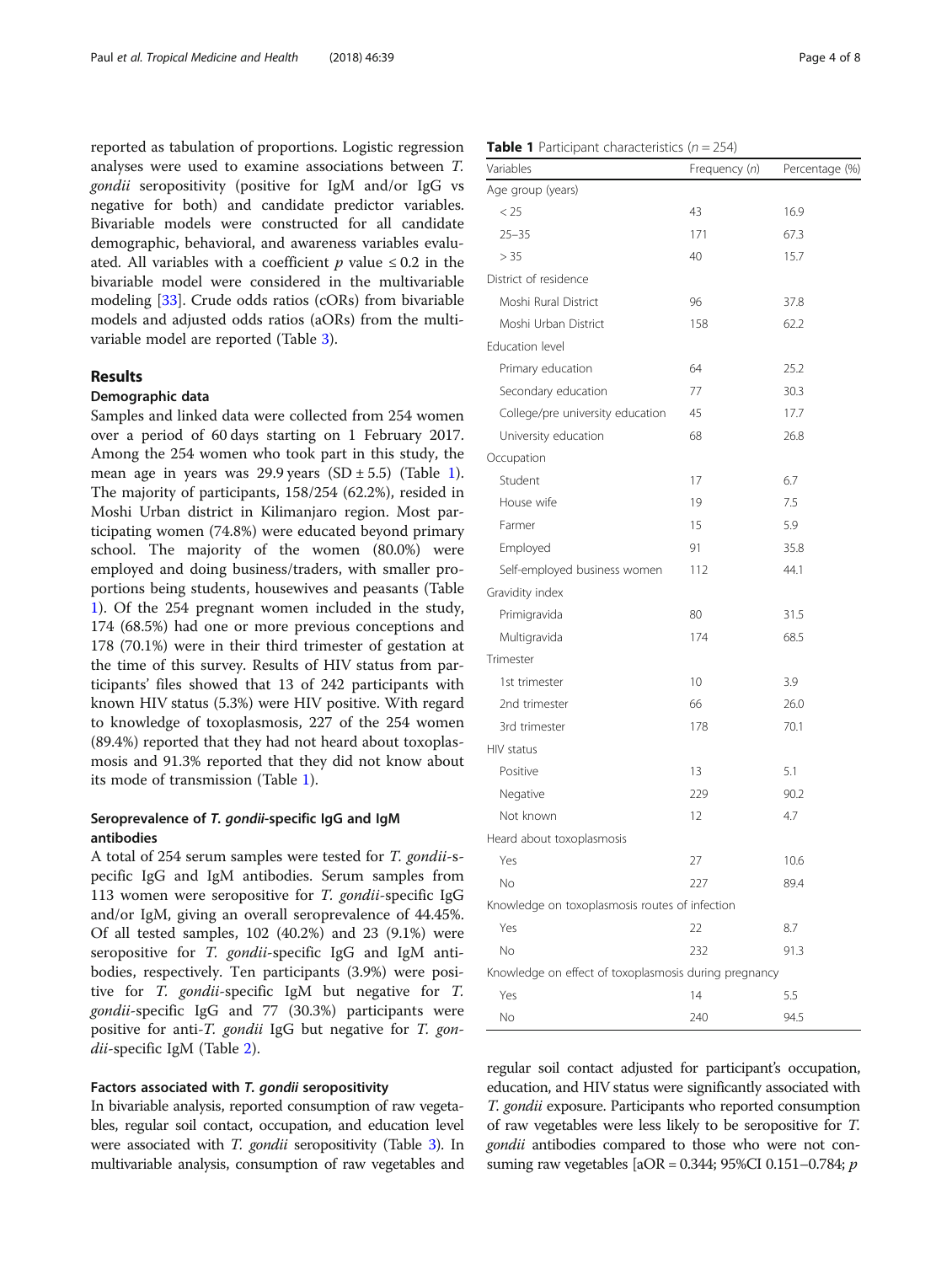<span id="page-4-0"></span>Table 2 Seropositivity of T. gondii-specific IgG and IgM antibodies

| IgG positivity     | IgM positivity        |                |                |             |  |  |
|--------------------|-----------------------|----------------|----------------|-------------|--|--|
|                    | $IqM +ve^*$ $IqM -ve$ |                | IgM borderline | Totals      |  |  |
| $\lg G + \vee e^*$ | 12(4.7)               | 77 (30.3)      | 13(5.1)        | 102 (40.2%) |  |  |
| $IqG -ve$          | 10(3.9)               | $131(51.6)$ ** | $3(1.2)$ ***   | 144 (56.7%) |  |  |
| IgG borderline     | 1(0.4)                | $7(2.8)$ ***   |                | $8(3.1\%)$  |  |  |
| Totals             | 23 (9.1%)             | 215 (84.6%)    | 16 (6.3%)      | 254         |  |  |

Numbers indicate counts with respective percentages in parentheses. \*All samples in the row and column are positive  $(n = 113)$ . \*\*Negative  $(n = 131)$ . \*\*\*Equivocal (n = 10)

= 0.011]. The probability of exposure of participants who had regular soil contact was lower than in those who did not report regular contact with soil [aOR = 0.482; 95%CI  $0.268 - 0.8681$ ;  $p = 0.015$ .

# Discussion

Toxoplasmosis is a parasitic infection of public health importance. Efforts to determine its sero-epidemiology, especially in high-risk groups such as pregnant women, are important to understand the distribution and level of exposure to this pathogen. These data can be useful for the design of toxoplasmosis control and prevention strategies. The current study was designed to determine the seroprevalence and associated risk factors for exposure to T. gondii among pregnant women in a Tanzanian

Table 3 Logistic regression analyses of participant factors associated with T. gondii seropositivity

| Variable                   | Category                      | Positive: n/N (%) | Bivariable   |                  |           | Multivariable |                 |            |
|----------------------------|-------------------------------|-------------------|--------------|------------------|-----------|---------------|-----------------|------------|
|                            |                               |                   | cOR          | 95% CI           | $p$ value | aOR           | 95%CI           | $p$ value  |
| Age groups                 | $<25\,$                       | 20/43 (46.5)      | $\mathbf{1}$ |                  |           |               |                 |            |
|                            | $25 - 35$                     | 72/171 (42.1)     | 0.836        | $0.427 - 1.637$  | 0.602     |               |                 |            |
|                            | > 35                          | 21/40 (52.5)      | 1.271        | 0.536-3.012      | 0.586     |               |                 |            |
| Residence                  | Rural                         | 42/96 (43.8)      | $\mathbf{1}$ |                  |           |               |                 |            |
|                            | Urban                         | 71/158 (44.9)     | 1.049        | $0.630 - 1.749$  | 0.854     |               |                 |            |
| Education level            | Primary Education             | 33/64 (51.6)      | 1.431        | $0.806 - 2.541$  | 0.221     | 1.478         | $0.727 - 3.005$ | 0.281      |
|                            | $\geq$ Secondary<br>education | 80/190 (42.1)     | $\mathbf{1}$ |                  |           | 1             |                 |            |
| Occupation                 | Student                       | 5/17(29.4)        | $\mathbf{1}$ |                  |           | 1             |                 |            |
|                            | House wife                    | 7/19 (36.8)       | 1.400        | $0.346 - 5.672$  | 0.637     | 0.991         | $0.215 - 4.571$ | 0.991      |
|                            | Famers                        | 8/15(53.3)        | 2.743        | $0.640 - 11.753$ | 0.174     | 1.917         | $0.390 - 9.425$ | 0.423      |
|                            | Employed                      | 43/91 (47.3)      | 2.150        | $0.700 - 6.599$  | 0.181     | 1.511         | $0.441 - 5.174$ | 0.511      |
|                            | <b>Business</b>               | 50/112 (44.6)     | 1.935        | 0.639-5.860      | 0.243     | 1.742         | $0.542 - 5.595$ | 0.351      |
| HIV status                 | Negative                      | 100/229 (43.7)    | $\mathbf{1}$ |                  |           | 1             |                 |            |
|                            | Positive                      | 7/13 (53.8)       | 0.676        | $0.220 - 2.075$  | 0.494     | 0.699         | $0.220 - 2.223$ | 0.544      |
| Cat ownership              | Yes                           | 20/39 (51.3)      | 1.355        | $0.684 - 2.683$  | 0.384     |               |                 |            |
|                            | No                            | 93/254 (43.3)     | $\mathbf{1}$ |                  |           |               |                 |            |
| Eating undercooked<br>meat | Yes                           | 89/201 (44.3)     | 0.98         | $0.533 - 1.800$  | 0.947     |               |                 |            |
|                            | No                            | 24/53 (45.3)      | $\mathbf{1}$ |                  |           |               |                 |            |
| Eating raw vegetables      | Yes                           | 92/221 (41.6)     | 0.415        | $0.195 - 0.886$  | 0.023     | 0.344         | $0.151 - 0.784$ | $0.011***$ |
|                            | No                            | 21/33 (63.6)      | $\mathbf{1}$ |                  |           | 1             |                 |            |
| Eating unwashed fruits     | Yes                           | 20/44 (45.5)      | 1.028        | $0.535 - 1.975$  | 0.933     |               |                 |            |
|                            | No                            | 93/210 (44.3)     | $\mathbf{1}$ |                  |           |               |                 |            |
| Water sources              | Tap water                     | 104/237 (43.8)    | 0.803        | $0.292 - 2.211$  | 0.671     |               |                 |            |
|                            | Others                        | 9/17(52.9)        | $\mathbf{1}$ |                  |           |               |                 |            |
| Regular soil contact       | Yes                           | 74/181 (40.9)     | 0.617        | $0.357 - 1.066$  | 0.083     | 0.482         | $0.268 - 0.868$ | $0.015***$ |
|                            | No                            | 39/73 (53.4)      | $\mathbf{1}$ |                  |           | 1             |                 |            |
| Habit of eating soil       | Yes                           | 20/49 (40.8)      | 0.788        | $0.433 - 1.434$  | 0.435     |               |                 |            |
| (geophage)                 | No                            | 93/205 (45.4)     | 1            |                  |           |               |                 |            |

cOR crude odds ratio, aOR adjusted odds ratio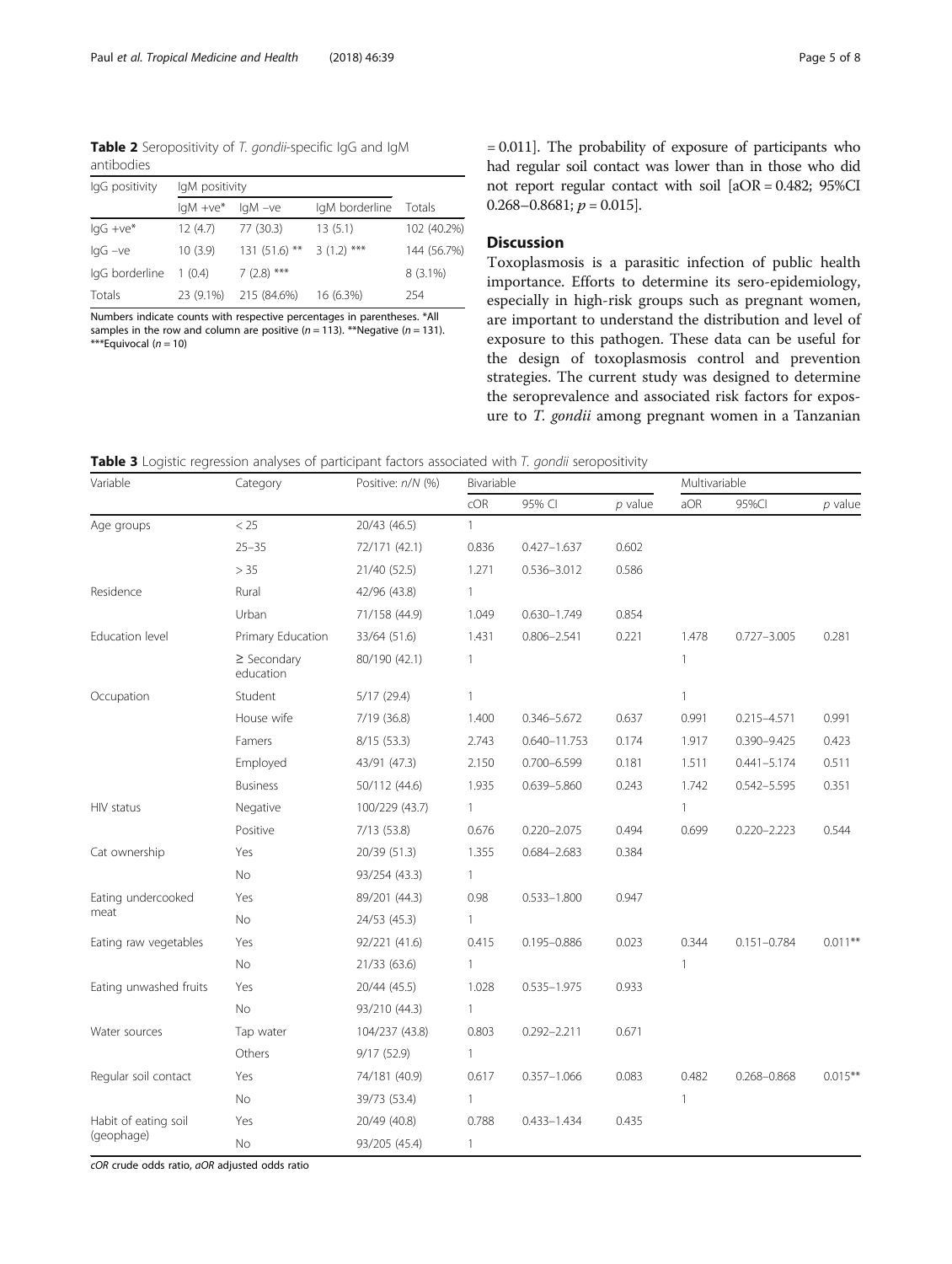referral hospital. We observed a seroprevalence of 40.2% based on T. gondii-specific IgG ELISA. This seroprevalence suggests endemicity of the parasitic infection in the studied area in line with previous reports [\[26](#page-6-0), [34](#page-6-0)].

Serological detection of T. gondii-specific IgM is an indicator of recent or current infection [\[27](#page-6-0)]. In this study, 12 (4.7%) participants were positive for both T. gondii-specific IgM and IgG antibodies of which 10 (3.9%) were T. gondii-specific IgM positive but T. gondii-specific IgG negative. When the T. gondii-specific IgM-positive samples were subjected to PCR, none of them was positive for T. gondii infection. This finding highlights the challenges of comparing serological and molecular diagnostic test data and of obtaining samples that are appropriate for PCR-based detection of T. gondii DNA. T. gondii-specific IgM test is used by most laboratories to determine if a patient has been infected recently but T. gondii-specific IgM antibodies may remain detectable for prolonged periods of time beyond the acute infection [[35](#page-6-0)]. It is not surprising therefore that positivity for T. gondii-specific IgM in this study did not correspond with the PCR results generated. We used peripheral blood samples in this study which are likely to have few circulating parasites [\[1](#page-6-0), [7,](#page-6-0) [12](#page-6-0)]. In this regards, the diagnostic dilemma reported in this study underscores the usefulness of relevant samples such as amniotic fluid or placenta tissue for diagnosis of T. gondii infection among pregnant women. Studies show that although amniotic fluid or placenta samples might be more relevant for the diagnosis of toxoplasmosis by PCR, they have the disadvantage of additional sample processing steps before processing the diagnosis.

In this study, more than two thirds of the studied population had regular contact with soil (i.e., were involved in activities such as gardening and farming). Previous studies have reported regular soil contact increases the risk for T. gondii infection [\[36,](#page-6-0) [37\]](#page-7-0). However, our findings show that participants who had regular soil contact were less likely to be T. gondii seropositive, compared to those who had no regular soil contact. This observation contradicts with the frequent finding of soil contact being a risk factor for T. gondii infection. In this study, participating women were mostly urban dwellers, with a small proportion of the women participating in farming activities as their primary occupation. The extent and nature of soil contact among women living in town and those from rural areas could not be determined in this study.

The current study found that eating raw vegetables were associated with reduced probability of T. gondii seropositivity. However, this protective effect is inconsistent with that reported in Ethiopia [\[38](#page-7-0)] where consumption of raw vegetables was associated with increased risk of T. gondii infection. A possible explanation for our results has to do with eating habits and food preparation practices in the studied population. About half (44.9%) of participants in this study had access to clean tap water which reduces the likelihood for infection with T. gondii. Eighty percent of the participants had post-primary school education which suggests better understanding of hygiene principles. Similar to findings in this study, other studies have also reported the absence of associations between consumption of raw vegetables and T. gondii infection [[39](#page-7-0), [40\]](#page-7-0).

Previous studies had reported that being rural dweller [[41\]](#page-7-0), having low education/illiterate [\[42](#page-7-0)], eating undercooked meat [\[43](#page-7-0)], cat ownership [\[39](#page-7-0), [40](#page-7-0)], drinking water from public sources  $[38]$  $[38]$  $[38]$ , and being HIV positive  $[44]$  $[44]$  $[44]$ were all found to be risk factors for contracting T. gondii infection. However, none of these factors had significant association with T. gondii seropositivity in this study. This may be explained by the fact that this was a hospital-based study, involving a special group of pregnant women, who may not represent the wider community. There is a need to conduct more studies that involve pregnant women from different settings to establish and compare the T. gondii seroprevalence among these different groups. There is also a need to conduct longitudinal studies across seasons of the year to determine the seasonality of toxoplasmosis in pregnancy.

# Conclusion

The current study reveals exposure to  $T$ . gondii infection and evidence of acute infection of T. gondii among pregnant women in the study area. Additionally, this study demonstrated low awareness of risk factors for toxoplasmosis. Soil contact and eating raw vegetables were the only factors associated with T. gondii exposure. Our study was limited by the small sample size and being a hospital-based cross-sectional study which could have missed some important epidemiological associations. However, our findings provide a useful piece of evidence of exposure to T. gondii among pregnant women.

#### Abbreviations

ANC: ante natal clinic; ELISA: Enzyme-Linked Immunosorbent Assay; KCMC: Kilimanjaro Christian Medical Center

#### Acknowledgements

The authors acknowledge logistical and technical support from KCRI. We also thank all the mothers who agreed to participate in this study.

#### Funding

This work was supported by the Leverhulme-Royal Society Africa Award (AA130131).

#### Availability of data and materials

The datasets used and/or analyzed in this study may be made available from the corresponding author on reasonable request.

#### Authors' contributions

EP, IK, JH, and BM conceived the proposal idea and wrote the manuscript. EP performed statistical analyses. AN and AM performed laboratory analyses of samples. RN and ES participated in sample collection. JC wrote the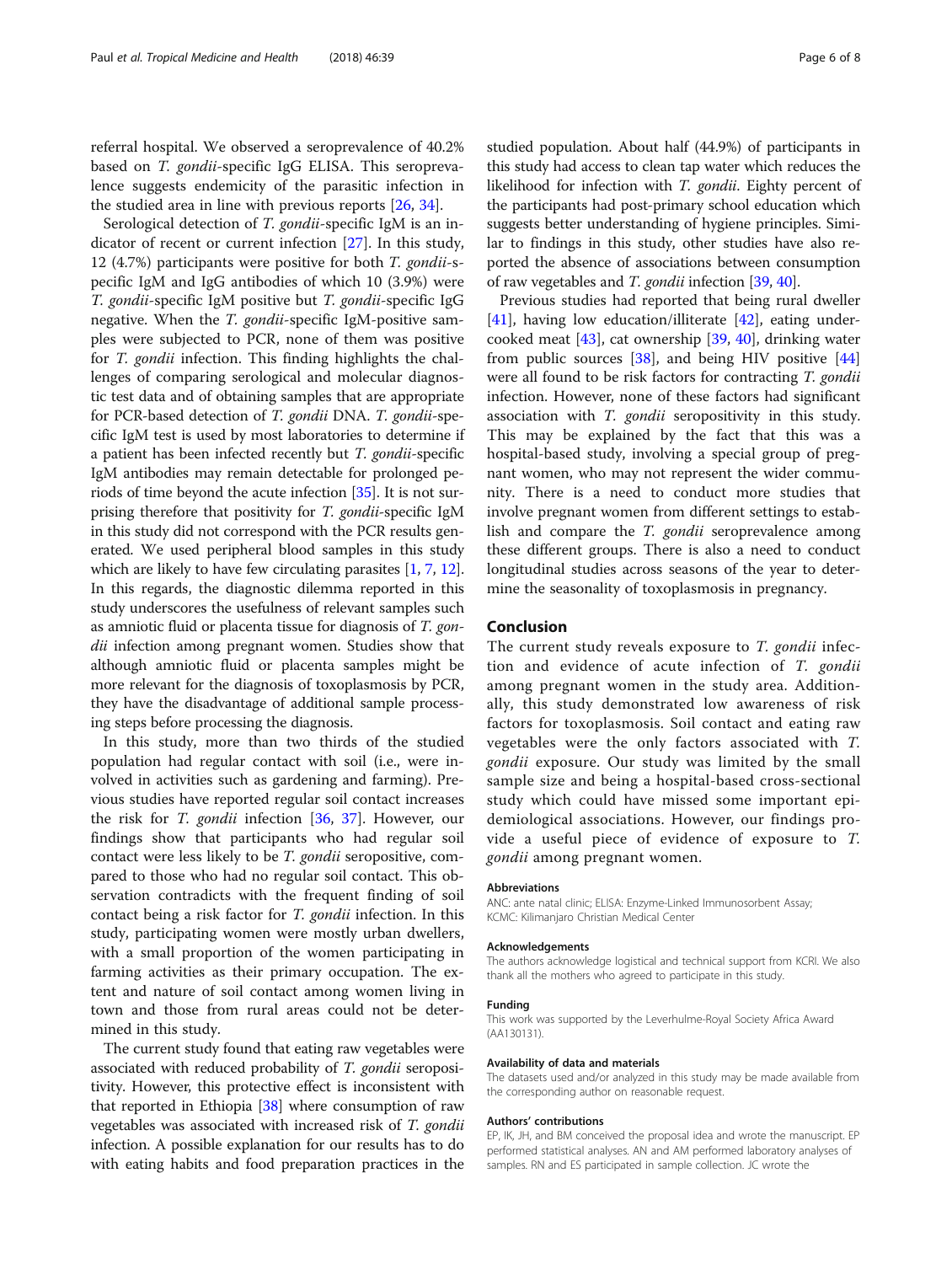<span id="page-6-0"></span>manuscript, assisted in the statistical analyses, and supervised the project. All authors read and approved the final manuscript.

#### Ethics approval and consent to participate

This study was conducted after the approval of the Kilimanjaro Christian Medical University College (KCMUCo) Research and Ethics Committee (Certificate #2224). Permission to conduct the study was also obtained from Kilimanjaro Christian Medical Center (KCMC) through the department of Obstetrics and Gynaecology. Informed consent was obtained from all study participants.

#### Consent for publication

All authors approved and consented for the publication of this paper.

#### Competing interests

The authors declare that they have no competing interests.

#### Publisher's Note

Springer Nature remains neutral with regard to jurisdictional claims in published maps and institutional affiliations.

#### Author details

<sup>1</sup>Kilimanjaro Christian Medical University College, P.O. Box 2240, Moshi, Tanzania. <sup>2</sup>Kilimanjaro Clinical Research Institute, P.O. Box 2236, Moshi, Tanzania. <sup>3</sup>Kilimanjaro Christian Medical Center, P.O. Box 3010, Moshi, Tanzania. <sup>4</sup>Boyd Orr Center for Population and Ecosystem Health, Institute of Biodiversity, Animal Health and Comparative Medicine, College of Medical, Veterinary and Life Sciences, University of Glasgow, Glasgow G12 8QQ, UK.

#### Received: 11 May 2018 Accepted: 8 November 2018 Published online: 19 November 2018

#### References

- 1. Robert-Gangneux F, ML D+¬. Epidemiology of and diagnostic strategies for toxoplasmosis. Clin Microbiol Rev. 2012;25(2):264–96.
- 2. Hill DE, Chirukandoth S, Dubey JP. Biology and epidemiology of Toxoplasma gondii in man and animals. Anim Health Res Rev. 2005;6(1): 41–61.
- 3. Torgerson PR, Mastroiacovo P. The global burden of congenital
- toxoplasmosis: a systematic review. Bull World Health Organ. 2013;91:501–8. 4. Dubey JP. ToxoplasmosisΓÇôa waterborne zoonosis. Vet Parasitol. 2004;  $126(1-2):57-72$
- 5. Dawson D. Foodborne protozoan parasites. Int J Food Microbiol. 2005; 103(2):207–27.
- 6. Montoya JG, Liesenfeld O. Toxoplasmosis. Lancet. 2004;363:1965–e1976 In: CrossRef| PubMed| CAS| Web of Science-« Times Cited.
- 7. Jones JL, Lopez A, Wilson M, Schulkin J, Gibbs R. Congenital toxoplasmosis: a review. Obstet Gynecol Surv. 2001;56(5):296–305.
- 8. Wilson CB, Nizet V, Remington JS, Klein JO, Maldonado Y. Infectious diseases of the fetus and newborn E-Book. Philadelphia: Elsevier Health Sciences; 2010.
- 9. Foulon W, Villena I, Stray-Pedersen B, Decoster A, Lappalainen M, Pinon JM, et al. Treatment of toxoplasmosis during pregnancy: a multicenter study of impact on fetal transmission and childrenΓÇÖs sequelae at age 1 year. Am J Obstet Gynecol. 1999;180(2):410–5.
- 10. Pomares C, Montoya JG. Laboratory diagnosis of congenital toxoplasmosis. J Clin Microbiol. 2016;54(10):2448–54.
- 11. Remington JS, Thulliez P, Montoya JG. Recent developments for diagnosis of toxoplasmosis. J Clin Microbiol. 2004;42(3):941–5.
- 12. Jones JL, Parise ME, Fiore AE. Neglected parasitic infections in the United States: toxoplasmosis. Am J Trop Med Hyg. 2014;90(5):794–9.
- 13. Nash JQ, Chissel S, Jones J, Warburton F, Verlander NQ. Risk factors for toxoplasmosis in pregnant women in Kent, United Kingdom. Epidemiol Infect. 2005;133(3):475–83.
- 14. Gutierrez-Zufiaurre N, Sanchez-Hernandez J, Munoz S, Marin R, Delgado N, Saenz MC, et al. Seroprevalence of antibodies against Treponema pallidum, Toxoplasma gondii, rubella virus, hepatitis B and C virus, and HIV in pregnant women. Enferm Infecc Microbiol Clin. 2004;22(9):512–6.
- 15. Jenum PA, Kapperud G, Stray-Pedersen B, Melby KK, Eskild A, Eng J. Prevalence of Toxoplasma gondii specific immunoglobulin G antibodies among pregnant women in Norway. Epidemiol Infect. 1998;120(1):87–92.
- 16. Foroutan-Rad M, Khademvatan S, Majidiani H, Aryamand S, Rahim F, Malehi AS. Seroprevalence of Toxoplasma gondii in the Iranian pregnant women: a systematic review and meta-analysis. Acta Trop. 2016;158:160–9.
- 17. Nissapatorn V, Noor Azmi MA, Cho SM, Fong MY, Init I, Rohela M, et al. Toxoplasmosis: prevalence and risk factors. J Obstet Gynaecol. 2003; 23(6):618–24.
- 18. Sitoe SP, Rafael B, Meireles LR, Andrade HF Jr, Thompson R. Preliminary report of HIV and Toxoplasma gondii occurrence in pregnant women from Mozambique. Rev Inst Med Trop Sao Paulo. 2010;52(6):291–5.
- 19. Al D, Ito LS, Coelho E, JM L+¦c, Matida LH, Ramos AN Jr. Seroprevalence of Toxoplasma gondii IgG antibody in HIV/AIDS-infected individuals in Maputo, Mozambique. Rev Saude Publica. 2013;47:890–6.
- 20. De Paschale M, Ceriani C, Cerulli T, Cagnin D, Cavallari S, Cianflone A, et al. Antenatal screening for Toxoplasma gondii, Cytomegalovirus, rubella and Treponema pallidum infections in northern Benin. Tropical Med Int Health. 2014;19(6):743–6.
- 21. Akinbami AA, Adewunmi AA, Rabiu KA, Wright KO, Dosunmu AO, Dada MO, et al. Seroprevalence of Toxoplasma gondii antibodies amongst pregnant women at the Lagos State University Teaching Hospital, Nigeria. Niger Postgrad Med J. 2010;17(2):164–7.
- 22. Linguissi LSG, Nagalo BM, Bisseye C, Kagoné TS, Sanou M, Tao I, et al. Seroprevalence of toxoplasmosis and rubella in pregnant women attending antenatal private clinic at Ouagadougou, Burkina Faso. Asian Pac J Trop Med. 2012;5(10):810–3.
- 23. Saadatnia G, Golkar M. A review on human toxoplasmosis. Scand J Infect Dis. 2012;44(11):805–14.
- 24. Yobi D, Piarroux R, L'Ollivier C, Franck J, Situakibanza H, Muhindo H, et al. Toxoplasmosis among pregnant women: high seroprevalence and risk factors in Kinshasa, Democratic Republic of Congo. Asian Pac J Trop Biomed. 2014;4(1):69.
- 25. Swai E, Schoonman L. Seroprevalence of toxoplasma gondii infection amongst residents of Tanga district in north-east Tanzania. Tanzan J Health Res. 2009;11(4).
- 26. Doehring E, Reiter-Owona I, Bauer O, Kaisi M, Hlobil H, Quade G, et al. Toxoplasma gondii antibodies in pregnant women and their newborns in Dar es Salaam, Tanzania. Am J Trop Med Hyg. 1995;52(6):546–8.
- 27. Saajan AM, Nyindo M, Gidabayda JG, Abdallah MS, Jaffer SH, Mukhtar AG, et al. TORCH Antibodies Among Pregnant Women and Their Newborns Receiving Care at Kilimanjaro Christian Medical Center, Moshi, Tanzania. Health Res J. 2017;95.
- 28. Machumi I, Mirambo MM, Ruganuza D, Rambau P, Massinde AN, Kihunrwa A, et al. Factors associated with Toxoplasma gondii IgG and IgM antibodies, and placental histopathological changes among women with spontaneous abortion in Mwanza City, Tanzania. Health Res J. 2017;86.
- 29. Mitsunaga T, Larsen U. Prevalence of and risk factors associated with alcohol abuse in Moshi, northern Tanzania. J Biosoc Sci. 2008;40(3):379–99.
- 30. Charles MP, Kweka EJ, Mahande AM, Barongo LR, Shekalaghe S, Nkya HM, et al. Evaluation of uptake and attitude to voluntary counseling and testing among health care professional students in Kilimanjaro region, Tanzania. BMC Public Health. 2009;9(1):128.
- 31. Burrells A, Bartley PM, Zimmer IA, Roy S, Kitchener AC, Meredith A, et al. Evidence of the three main clonal toxoplasma gondii lineages from wild mammalian carnivores in the UK. Parasitology. 2013;140(14):1768–76.
- 32. Rouatbi M, Amdouni Y, Amairia S, Rjeibi MR, Sammoudi S, Rekik M, et al. Molecular detection and phylogenetic analyses of Toxoplasma gondii from naturally infected sheep in Northern and Central Tunisia. Vet Med Sci. 2017;3(1):22–31.
- 33. Derksen S, Keselman HJ. Backward, forward and stepwise automated subset selection algorithms: frequency of obtaining authentic and noise variables. Br J Math Stat Psychol. 1992;45(2):265–82.
- 34. Mwambe B, Mshana SE, Kidenya BR, Massinde AN, Mazigo HD, Michael D, et al. Sero-prevalence and factors associated with Toxoplasma gondii infection among pregnant women attending antenatal care in Mwanza, Tanzania. Parasit Vectors. 2013;6(1):222.
- 35. Montoya JG. Laboratory diagnosis of Toxoplasma gondii infection and toxoplasmosis. J Infect Dis. 2002;185(Supplement\_1):S73–82.
- 36. Cook AJC, Holliman R, Gilbert RE, Buffolano W, Zufferey J, Petersen E, et al. Sources of toxoplasma infection in pregnant women: European multicenter case-control study commentary: congenital toxoplasmosisΓÇöfurther thought for food. Bmj. 2000;321(7254):142–7.